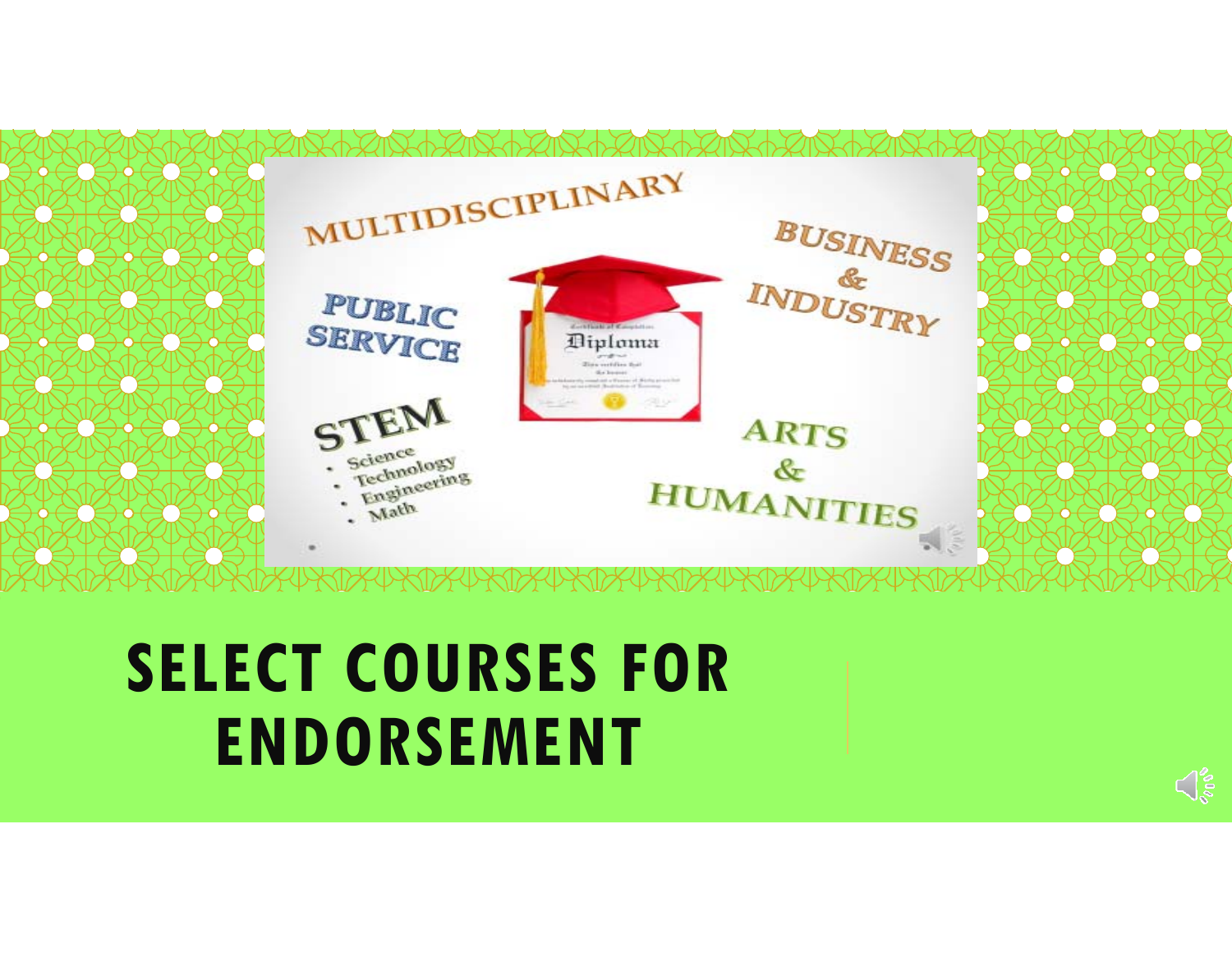| <b>Cypress-Fairbanks ISD - The Endorsements</b><br>A student must complete the Foundation High School Program (22 credits), one additional math credit, one additional science credit, and two additional elective credits while<br>completing the specific requirements of his/her                                                                                                                                                                                                                                                                                                                                                                                                                                                                                                                                                                                                                                                                                                |                                                                                                                                                                                                                                                                                                                                                                                                                                                                                                                                                                                                                                                                                                                                                                                                                                                                                                                                                                     |                                                                                                                                                                                                                                                                                                                                                                                                          |                                                                                                                                                                                                                                                                                                                                                                                                                                                                                                                                                                                                                                                                                                                                         |                                                                                                                                                                                                                                                                                                                                                                                                                                                                                                                                                                                                                                                                            |  |  |
|------------------------------------------------------------------------------------------------------------------------------------------------------------------------------------------------------------------------------------------------------------------------------------------------------------------------------------------------------------------------------------------------------------------------------------------------------------------------------------------------------------------------------------------------------------------------------------------------------------------------------------------------------------------------------------------------------------------------------------------------------------------------------------------------------------------------------------------------------------------------------------------------------------------------------------------------------------------------------------|---------------------------------------------------------------------------------------------------------------------------------------------------------------------------------------------------------------------------------------------------------------------------------------------------------------------------------------------------------------------------------------------------------------------------------------------------------------------------------------------------------------------------------------------------------------------------------------------------------------------------------------------------------------------------------------------------------------------------------------------------------------------------------------------------------------------------------------------------------------------------------------------------------------------------------------------------------------------|----------------------------------------------------------------------------------------------------------------------------------------------------------------------------------------------------------------------------------------------------------------------------------------------------------------------------------------------------------------------------------------------------------|-----------------------------------------------------------------------------------------------------------------------------------------------------------------------------------------------------------------------------------------------------------------------------------------------------------------------------------------------------------------------------------------------------------------------------------------------------------------------------------------------------------------------------------------------------------------------------------------------------------------------------------------------------------------------------------------------------------------------------------------|----------------------------------------------------------------------------------------------------------------------------------------------------------------------------------------------------------------------------------------------------------------------------------------------------------------------------------------------------------------------------------------------------------------------------------------------------------------------------------------------------------------------------------------------------------------------------------------------------------------------------------------------------------------------------|--|--|
| <b>STEM</b><br>Science, Technology,<br>Engineering, & Math                                                                                                                                                                                                                                                                                                                                                                                                                                                                                                                                                                                                                                                                                                                                                                                                                                                                                                                         | Business & Industry                                                                                                                                                                                                                                                                                                                                                                                                                                                                                                                                                                                                                                                                                                                                                                                                                                                                                                                                                 | <b>Public Services</b>                                                                                                                                                                                                                                                                                                                                                                                   | <b>Arts &amp; Humanities</b>                                                                                                                                                                                                                                                                                                                                                                                                                                                                                                                                                                                                                                                                                                            | <b>Multidisciplinary Studies</b>                                                                                                                                                                                                                                                                                                                                                                                                                                                                                                                                                                                                                                           |  |  |
| Students<br><b>STEM</b><br>may<br>earn<br>$\mathbf{a}$<br>endorsement by selecting<br>and<br>completing the requirements from<br>among these 5 options.                                                                                                                                                                                                                                                                                                                                                                                                                                                                                                                                                                                                                                                                                                                                                                                                                            | Students may earn a Business &<br>Industry endorsement by selecting<br>and completing the requirements from<br>among these 3 options                                                                                                                                                                                                                                                                                                                                                                                                                                                                                                                                                                                                                                                                                                                                                                                                                                | Students may earn a Public Services<br>endorsement by selecting<br>and<br>completing the requirements from<br>among these 2 options.                                                                                                                                                                                                                                                                     | Students may earn an Arts<br>-8<br>Humanities endorsement by selecting<br>and completing the requirements from<br>among these 3 options.                                                                                                                                                                                                                                                                                                                                                                                                                                                                                                                                                                                                | Students may earn a Multidisciplinary<br>Studies endorsement by selecting and<br>completing the requirements from<br>among these 2 options.                                                                                                                                                                                                                                                                                                                                                                                                                                                                                                                                |  |  |
| Algebra II, Chemistry, and<br>Note:<br>Physics are required for the STEM<br>endorsement regardless of the option<br>the student selects from below.<br>Option 1: Computer Science<br>Students take 3 computer science<br>courses.<br>Computer Science I K<br>Computer Science Principles AP<br>Computer Science II AP A<br>Computer Science III K<br>Project-based Research in<br>Computer Science K<br>Option 2: CTE<br>Students earn four (4) CTE credits by<br>taking at least two (2) courses in the<br>same cluster that lead to a final<br>course in the STEM cluster. At least<br>one (1) of the courses must be an<br>advanced CTE course (3rd year or<br>higher course in a sequence).<br>Option 3: Math<br>Students take Algebra I, Geometry,<br>and Algebra II AND two (2) of the<br>following courses for which Algebra II<br>is a prerequisite.<br>Pre-Calculus<br>Calculus AB or BC<br><b>Statistics AP</b><br>AQR K<br><b>Advanced Algebra</b><br>College Algebra K | Option 1: CTE<br>Students earn four (4) credits by<br>taking at least two (2) courses in the<br>same cluster in one of the following<br>areas<br>Agriculture, Food, and Natural<br>Reso<br>Architecture and Construction<br>Arts, Audio/Video Technology,<br>and Communication<br><b>Business Management and</b><br>Administration<br>Finance<br><b>Hospitality and Tourism</b><br><b>Information Technology</b><br>Manufacturing<br>Marketing<br>Transportation, Distribution, and<br>Logistics<br>with at least one (1) advanced (3%<br>year or higher course in the<br>sequence).<br>Option 2: English<br>Students take four (4) English<br>elective credits that include three<br>levels in one of the following areas<br>· Advanced Journalism: Newspaper<br>or Yearbook<br>• Debate<br>Option 3: Combination<br>Students take a coherent sequence<br>of four (4) credits from Option 1 or 2.<br>Combination plan must include one<br>(1) advanced CTE course. | Option 1: CTE<br>Students earn four (4) credits by<br>taking at least two (2) courses in the<br>same career cluster in one of the<br>following areas<br><b>Education and Training</b><br><b>Health Science</b><br><b>Human Services</b><br>With a least one (1) advanced (3rd<br>vear or higher course in the<br>sequence).<br>Option 2: JROTC<br>Student takes four (4) JROTC<br>courses for 4 credits. | Option 1: Social Studies<br>Students take five (5) social studies<br>courses for 5 credits.<br>Option 2: Languages Other Than<br>English (Foreign Language)<br>Students take four (4) levels of the<br>same foreign language.<br>OR<br>Students take two (2) levels of one<br>foreign language AND two (2) levels<br>of a different foreign language (two<br>levels in each of two different foreign<br>languages for 4 credits).<br>Option 3: Fine Arts<br>Students take four (4) courses in the<br>same fine arts area for 4 credits<br>OR<br>Students take two (2) courses in one<br>fine arts area AND two (2) courses in<br>a different fine arts area (two courses<br>in each of two different fine arts<br>areas for 4 credits). | Option 1: Four by Four (4 X 4)<br>Students take four (4) courses in<br>each of the four core content areas.<br>• Four (4) English credits including<br>English IV<br>Four (4) math credit<br>Four (4) science credits including<br>biology and chemistry and/or<br>physics<br>· Four (4) social studies credits<br>Option 2: AP or Dual<br>Students take four (4) Advanced<br>Placement (AP) courses for four (4)<br>credits in English, math, science,<br>social studies, foreign language, or<br>fine arts.<br>OR<br>Students take four (4) Dual credit<br>courses for four (4) credits in English,<br>math, science, social studies, foreign<br>language, or fine arts. |  |  |
| Option 4: Science<br>Students take Biology, Chemistry, and<br>Physics, AND two (2) of the following<br>courses<br>• AP Chemistry<br>• AP Biology<br>• Anatomy & Physiology<br>• AP Environmental Science<br>• AP Physics I<br>• AP Physics II<br>• AP Physics C<br>• Aquatic Science<br>• Astronomy<br>• Earth & Space Science<br><b>Environmental Systems</b><br>• Forensic Science<br>Engineering Design & Problem<br>۰<br>Solving<br>Advanced Animal Science<br>Advanced Plant and Soil Science<br>• Pathophysiology<br>Option 5: Combination<br>Students take Algebra II, Chemistry,<br>and Physics, an additional math<br>course, an additional science course,<br>AND three (3) additional credits from<br>Option 1 (Computer Science) and/or<br>Option 2 (CTE) in the STEM<br>endorsement. Combination plan must<br>include one (1) advanced CTE course.                                                                                                                    | <b>EXAMPLE</b>                                                                                                                                                                                                                                                                                                                                                                                                                                                                                                                                                                                                                                                                                                                                                                                                                                                                                                                                                      |                                                                                                                                                                                                                                                                                                                                                                                                          | Find your #1 Endorsement<br>and Option and READ all<br>requirements                                                                                                                                                                                                                                                                                                                                                                                                                                                                                                                                                                                                                                                                     | Pas. 7-8                                                                                                                                                                                                                                                                                                                                                                                                                                                                                                                                                                                                                                                                   |  |  |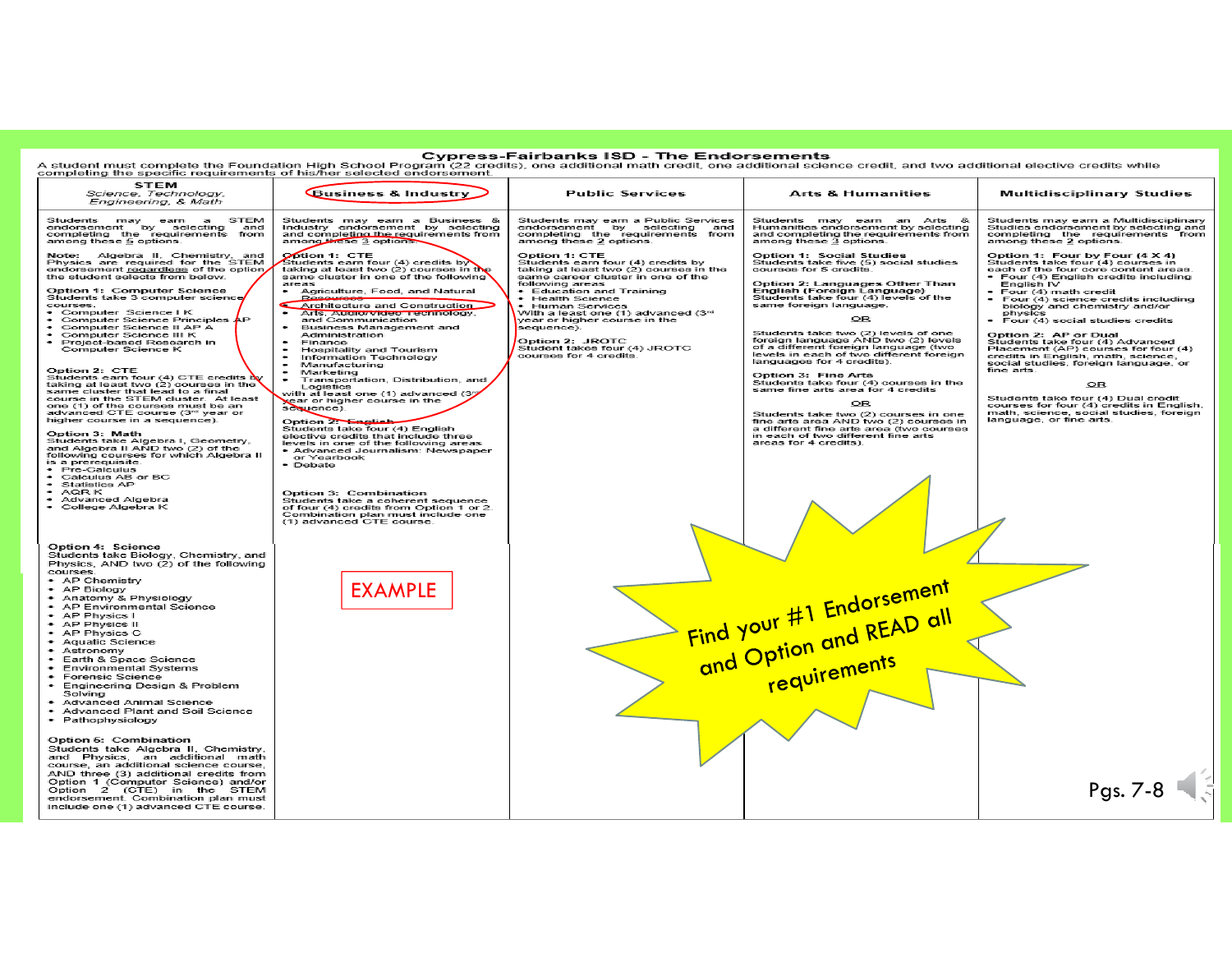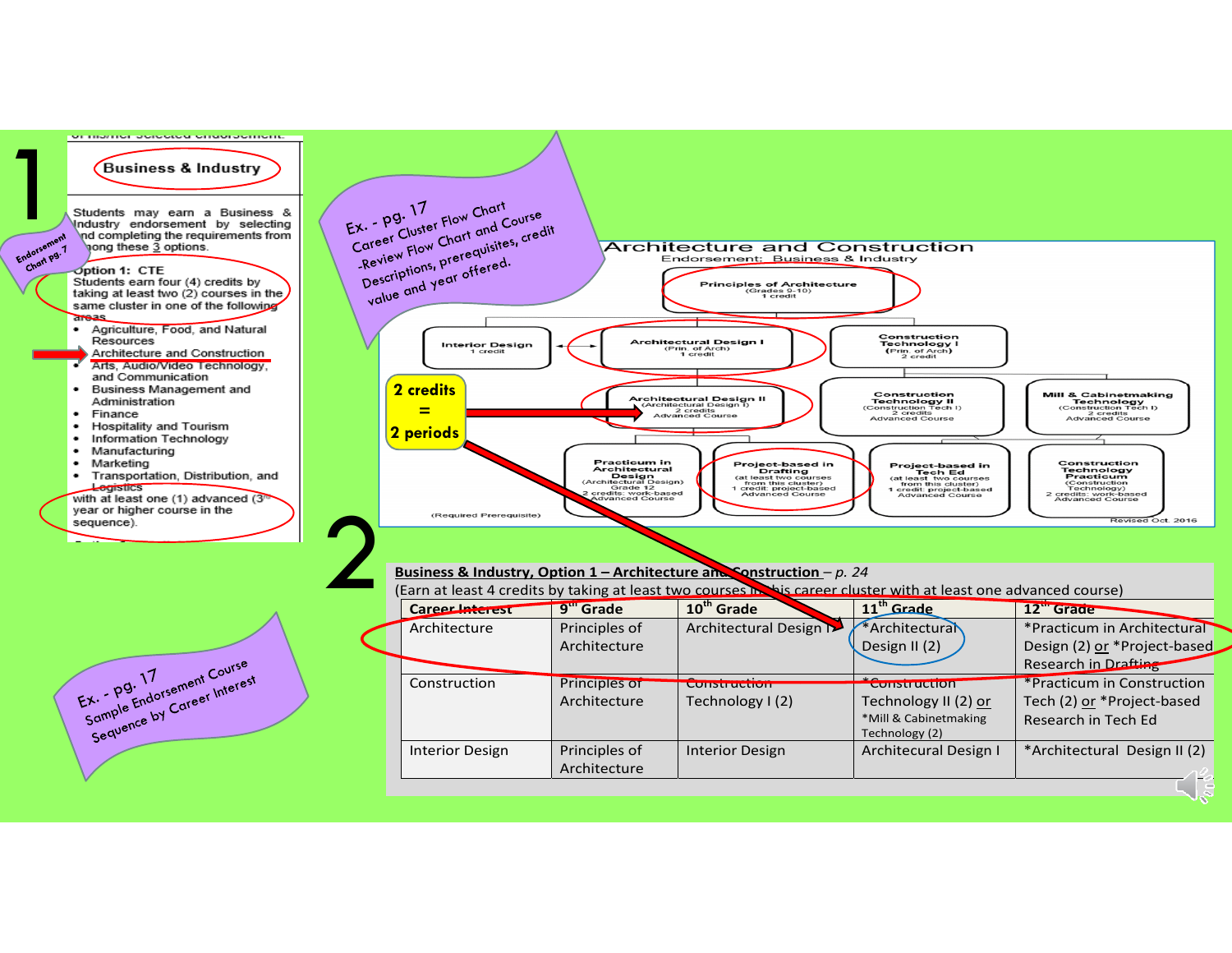| Required for<br>EXAMPLE - STEM, OPTION 2 - CTE (ENGINEERING); (CAREER INTEREST - ENGINEERING) |                                                                        |                         |                                                          |                                                           |                                                    |  |
|-----------------------------------------------------------------------------------------------|------------------------------------------------------------------------|-------------------------|----------------------------------------------------------|-----------------------------------------------------------|----------------------------------------------------|--|
| <b>Periods</b>                                                                                | <b>High School</b><br><b>Credits Earned in</b><br><b>Middle School</b> | 9th Grade               | 10th Grade                                               | 11th Grade                                                | 12th Grade                                         |  |
| 1                                                                                             |                                                                        | English I               | English II                                               | English III                                               | <b>English IV</b>                                  |  |
| $\mathbf 2$                                                                                   | Algebra I                                                              | <b>Math: Geometry K</b> | Math: Algebra II K                                       | Math: Pre-calculus/K                                      | <b>Math: Calculus AB AP</b>                        |  |
| 3                                                                                             |                                                                        | <b>Biology K</b>        | <b>Science, Chemistry K</b>                              | Science: AP Physics                                       | Science: Eng. Design &<br><b>Problem Solving K</b> |  |
| 4                                                                                             |                                                                        | PACE (.5) / Health (.5) | <b>Engineering Design &amp;</b><br><b>Presentation I</b> | <b>US History</b>                                         | Government (.5) &<br>Economics (.5)                |  |
| 5                                                                                             |                                                                        | <b>Football I</b>       | <b>Football II</b>                                       | <b>Football III</b>                                       | <b>Football IV</b>                                 |  |
| 6                                                                                             | Spanish I                                                              | Spanish II              | <b>Spanish III K</b>                                     | <b>Engineering Design &amp;</b><br><b>Presentation II</b> | <b>Practicum In STEM</b>                           |  |
| 7                                                                                             | <b>Principles of Applied</b><br><b>Engineering</b>                     | <b>World Geography</b>  | Art I D/P                                                | (2 periods)                                               | (2 Periods)                                        |  |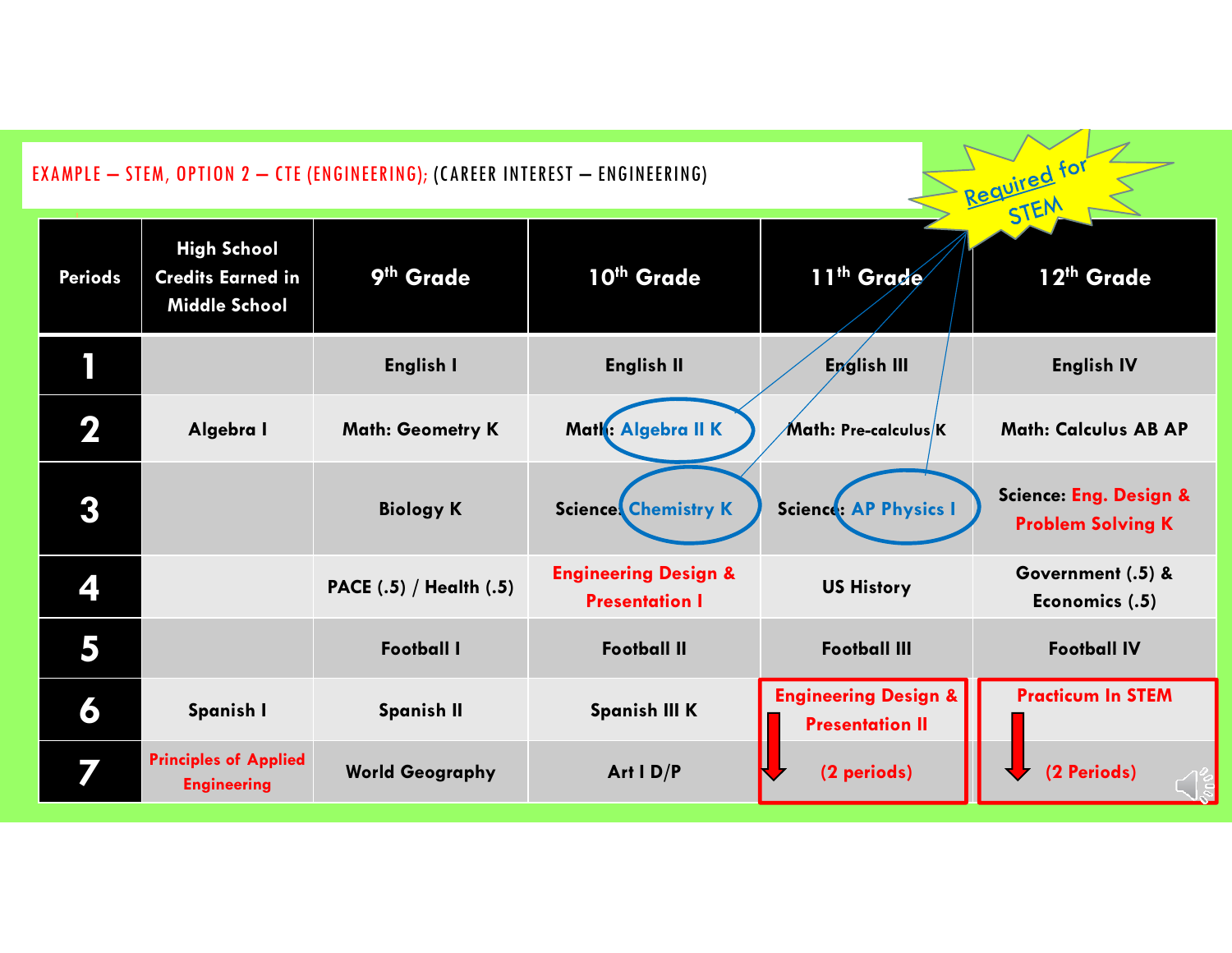#### **EXAMPLE - BUSINESS & INDUSTRY, OPTION 1 – AG, FOOD, & NATURAL RESOURCES**; (CAREER INTEREST – VETERINARY SCIENCE)

| <b>Periods</b>          | <b>High School</b><br><b>Credits Earned in</b><br><b>Middle School</b> | 9th Grade                        | 10th Grade                                                     | 11th Grade              | 12th Grade                                          |
|-------------------------|------------------------------------------------------------------------|----------------------------------|----------------------------------------------------------------|-------------------------|-----------------------------------------------------|
| 1                       |                                                                        | English I                        | <b>English II</b>                                              | <b>English III</b>      | <b>English IV</b>                                   |
| $\overline{\mathbf{2}}$ |                                                                        | Math: Algebra I                  | Math:<br><b>Geometry</b>                                       | Math: Algebra II        | Math: Adv. Algebra                                  |
| $\overline{\mathbf{3}}$ |                                                                        | <b>Biology</b>                   | Science:<br>Chemistry                                          | <b>Science: Physics</b> | <b>Science: Advanced</b><br><b>Animal Science K</b> |
| 4                       | Also counts as<br>Fine Art                                             | <b>PACE (.5)/</b><br>Health (.5) | <b>World History</b>                                           | <b>US History</b>       | Government (.5) &<br>Economics (.5)                 |
| 5                       |                                                                        | Football                         | <b>Football II</b>                                             | <b>Football III</b>     | <b>Football IV</b>                                  |
| 6                       |                                                                        | Spanish I                        | Spanish II                                                     | <b>Vet Med Appl.</b>    | <b>Practicum in Ag</b>                              |
| 7                       |                                                                        | <b>Principles of Ag</b>          | <b>Equine</b><br>Science (.5) &<br><b>Small Animal</b><br>(.5) | <b>Floral Design</b>    | (2 Periods)                                         |

 $\int_{\delta}^2$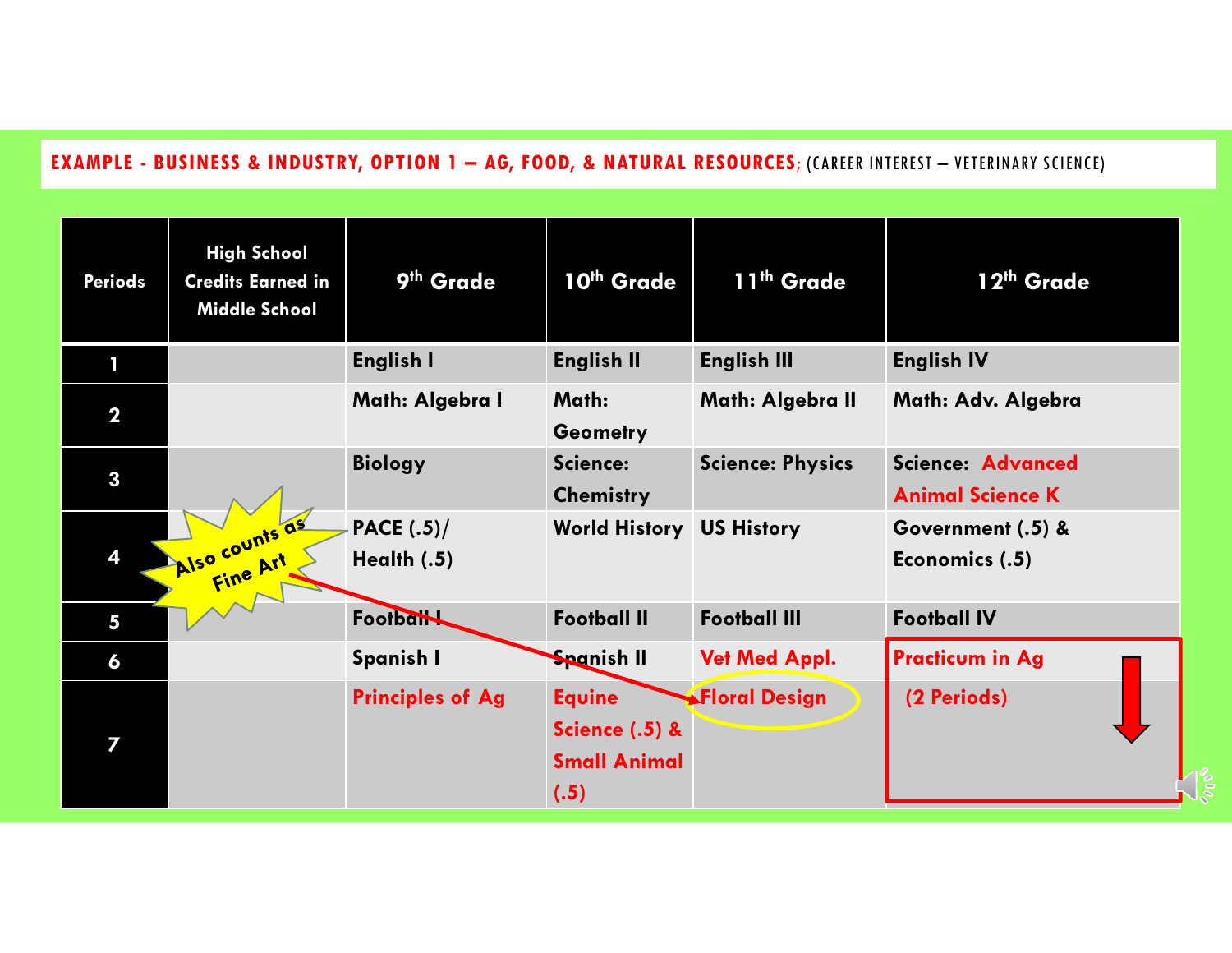#### EXAMPLE - PUBLIC SERVICES, OPTION 1 – EDUCATION & TRAINING; (CAREER INTEREST – K-12 EDUCATION) **+ ARTS & HUMANITIES, OPTION 3 FINE ARTS-MUSIC (BAND) + MULTIDISCIPLINARY, OPTION 1 4 X 4**

| <b>Periods</b>          | <b>High School Credits</b><br><b>Earned in Middle</b><br>School | 9th Grade                        | 10th Grade                                                        | 11th Grade                               | 12th Grade                                  |
|-------------------------|-----------------------------------------------------------------|----------------------------------|-------------------------------------------------------------------|------------------------------------------|---------------------------------------------|
|                         |                                                                 | <b>English I</b>                 | <b>English II</b>                                                 | <b>English III</b>                       | <b>English IV</b>                           |
| $\overline{\mathbf{2}}$ |                                                                 | Math: Algebra I                  | <b>Math: Geometry</b>                                             | Math: Algebra II                         | <b>Math: College Algebra</b><br>K           |
| $\mathbf{3}$            |                                                                 | <b>Biology</b>                   | <b>Science: Chemistry</b>                                         | <b>Science: Physics</b>                  | <b>Science: Earth &amp; Space</b>           |
| 4                       |                                                                 | <b>PACE (.5)/</b><br>Health (.5) | <b>Principles of</b><br><b>Education &amp;</b><br><b>Training</b> | <b>US History</b>                        | Government (.5) &<br>Economics (.5)         |
| 5                       |                                                                 | <b>Band I</b>                    | <b>Band II</b>                                                    | <b>Band III</b>                          | <b>Band IV</b>                              |
| 6                       | Spanish I                                                       | <b>Spanish II</b>                | <b>Spanish III K</b>                                              | <b>Instructional</b><br><b>Practices</b> | <b>Practicum in Education</b><br>& Training |
| 7                       |                                                                 | <b>World Geography</b>           | <b>World History</b>                                              | (2 Periods)                              | (2 Periods)                                 |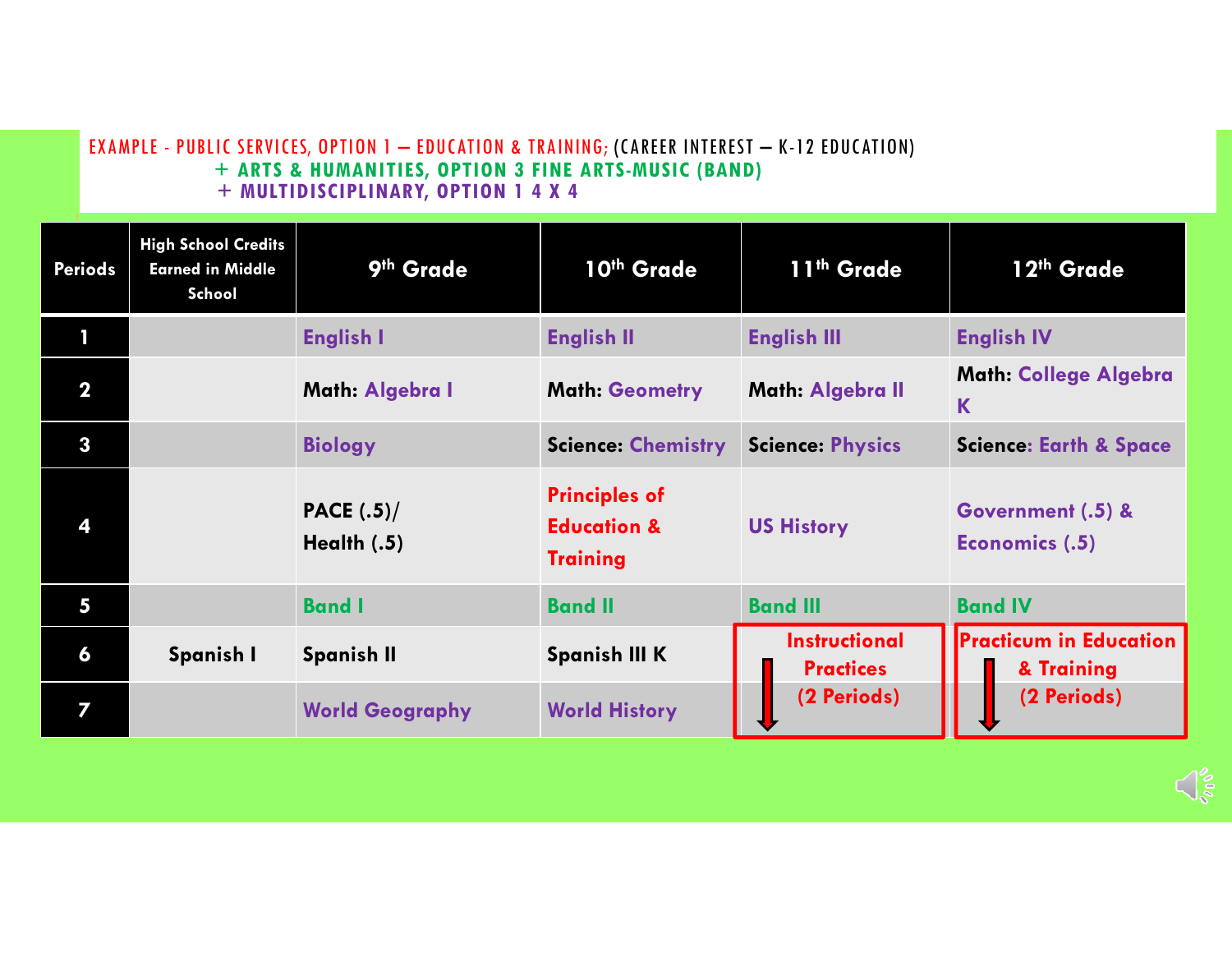#### EXAMPLE - ARTS & HUMANITIES, OPTION 1 – SOCIAL STUDIES; (CAREER INTEREST – HISTORY OR LAW) **+ MULTIDISCIPLINARY, OPTION 1 4 X 4 + MULTIDISCIPLINARY, OPTION 2 AP**

| <b>Periods</b>   | <b>High School Credits</b><br><b>Earned in Middle</b><br>School | 9th Grade                                   | 10th Grade                  | 11 <sup>th</sup> Grade                                        | 12th Grade                                                  |
|------------------|-----------------------------------------------------------------|---------------------------------------------|-----------------------------|---------------------------------------------------------------|-------------------------------------------------------------|
|                  |                                                                 | <b>English I K</b>                          | <b>English II K</b>         | <b>English III AP</b>                                         | <b>English IV AP</b>                                        |
| $\mathbf 2$      |                                                                 | Math: Algebra I                             | <b>Math: Geometry K</b>     | Math: Algebra II K                                            | <b>Math: Precalculus K</b>                                  |
| $\boldsymbol{3}$ |                                                                 | <b>Biology K</b>                            | <b>Science: Chemistry K</b> | <b>Science: Physics K</b>                                     | <b>Science: Forensic</b><br><b>Science K</b>                |
| 4                | Other Electives<br>Pg. 48                                       | $\overline{\mathsf{rACE}}$ (.5)/Health (.5) | <b>World History AP</b>     | <b>US History AP</b>                                          | <b>Government AP (.5) &amp;</b><br><b>Economics AP (.5)</b> |
| 5                |                                                                 | ا <u>  adtee</u>                            | <b>Football II</b>          | <b>Football III</b>                                           | <b>Football IV</b>                                          |
| 6                | Spanish I                                                       | <b>Spanish II</b>                           | Spanish III K               | Sociology (.5)                                                | Psychology AP (.5) & World Area Studies K                   |
|                  | <b>Professional</b><br>Comm. (.5)                               | <b>Human Geography AP</b>                   | Art I D/P                   | <b>ACT/SAT Prep (.5) &amp;</b><br><b>Teen Leadership (.5)</b> | <b>PALS</b><br>$\frac{8}{2}$                                |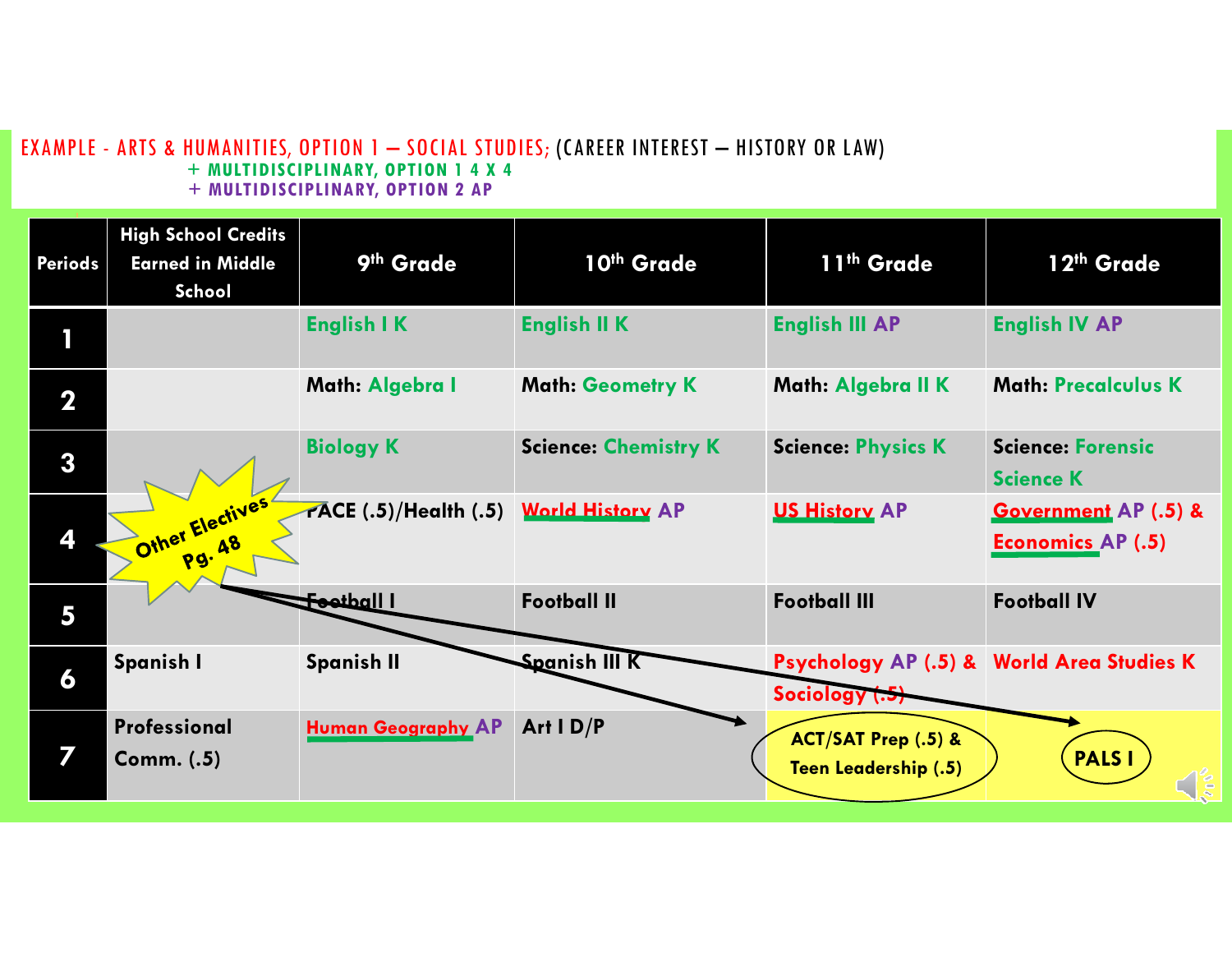| <b>EXAMPLE</b> - MULTIDISCIPLINARY STUDIES, OPTION $I - 4 X 4$ ; (CAREER INTEREST - FASHION DESIGN) | <b>Required for</b><br>Multidisciplinary                               |                           |                                 |                           |                                                                          |
|-----------------------------------------------------------------------------------------------------|------------------------------------------------------------------------|---------------------------|---------------------------------|---------------------------|--------------------------------------------------------------------------|
| <b>Periods</b>                                                                                      | <b>High School</b><br><b>Credits Earned in</b><br><b>Middle School</b> | 9th Grade                 | 10th Grade                      | 11th Grade                | <b>Studies</b><br>12 <sup>th</sup> Grade                                 |
|                                                                                                     |                                                                        | <b>English I</b>          | <b>English II</b>               | English!                  | <b>English IV</b>                                                        |
| $\overline{\mathbf{2}}$                                                                             | Other Electives Math: Algebra I                                        |                           | <b>Math: Geometry</b>           | Math: Algebra II          | Math: ISM Adv. Algebra                                                   |
| $\mathbf{3}$                                                                                        | pg. 48                                                                 | <b>ypolc<del>.</del></b>  | Science Chemistry               | <b>Science: Astronomy</b> | <b>Science: Aquatic Sci.</b>                                             |
| $\overline{4}$                                                                                      |                                                                        | PACE (.5)/ Health<br>(.5) | <b>World History</b>            | <b>US History</b>         | Government (.5) &<br>Economics (.5)                                      |
| $\overline{\mathbf{5}}$                                                                             |                                                                        | <b>Aerobic Activities</b> | <b>Fashion Design I</b>         | <b>Fashion Design II</b>  | College Readiness & Study<br><b>Skills (.5) &amp;</b><br>Psychology (.5) |
| 6                                                                                                   | Spanish I & II                                                         | <b>Theatre Arts I</b>     | <b>Theatre Arts II</b>          | (2 Periods)               | <b>PALS I</b>                                                            |
| 7                                                                                                   |                                                                        | <b>World Geography</b>    | <b>Audio/Video Production I</b> | Art I D/M                 | Art II D/M<br>$\sqrt{\frac{2}{3}}$                                       |